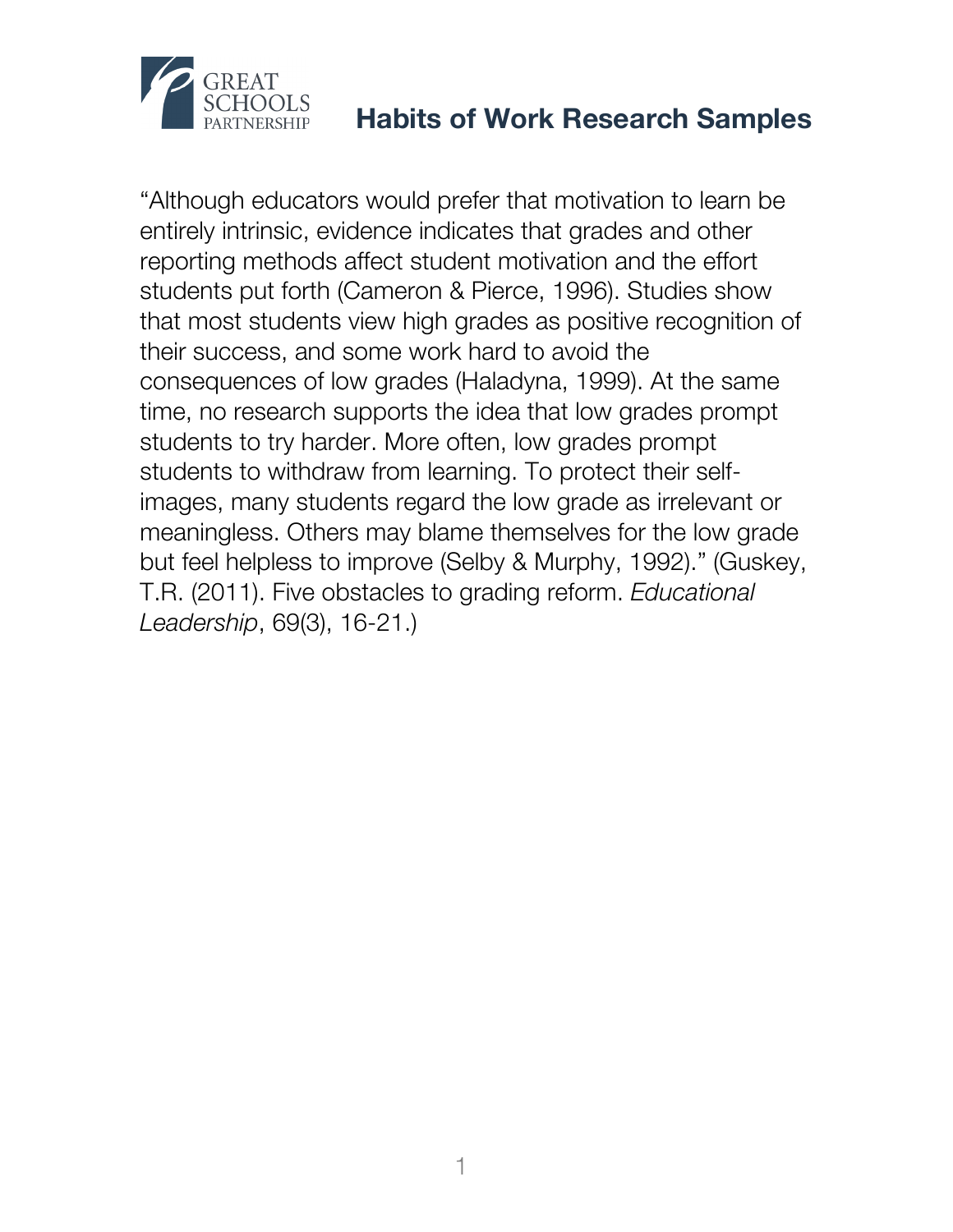

"Certain student actions and behaviors are unacceptable in learning environments and cannot be tolerated. But the consequences attached to these inappropriate behaviors should not be reflected in a grade that is intended to communicate information about what students know and are able to do. To report information about such behaviors in students' records or to include a record of them with the academic information on the report card is fine. But because they are not based on evidence of student learning, records of such behaviors must be kept separate from grades designed to reflect students' achievement or academic performance. (Guskey, T. (2015). *On your mark: Challenging the conventions of grading and reporting* (p. 100). Bloomington, IN: Solution Tree Press.)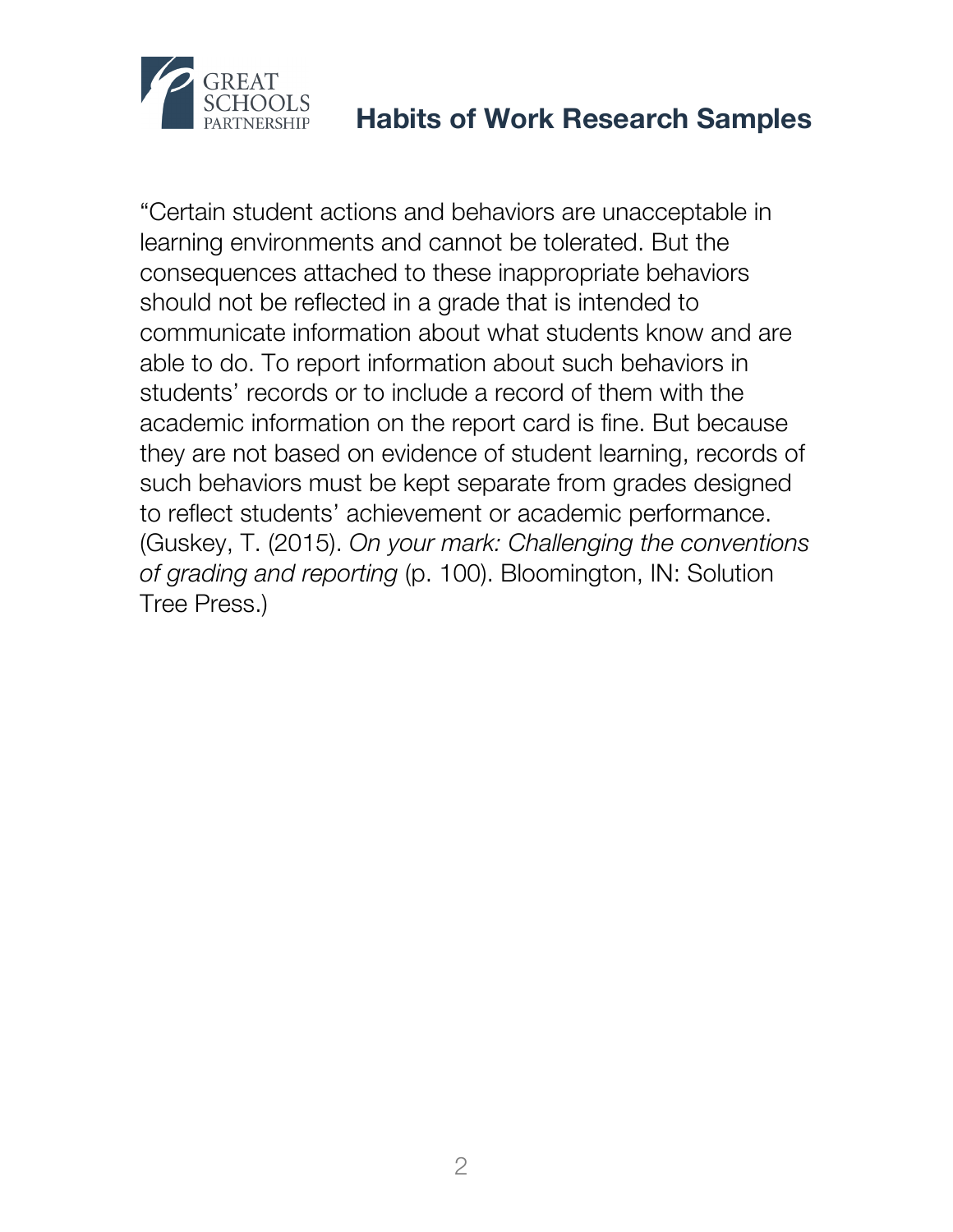

"Compliance grading comes in two general forms. The first are practices designed to offer extra-credit. In other words, students who comply with the teacher's requests or take advantage of certain opportunities are given extra points or special consideration in order to enhance their grade. The second form imposes grade reductions that lower the grade of students who defy the teacher's rules or refuse to follow established classroom procedures." (Guskey, T. (2015). *On your mark: Challenging the conventions of grading and reporting* (p. 100). Bloomington, IN: Solution Tree Press.)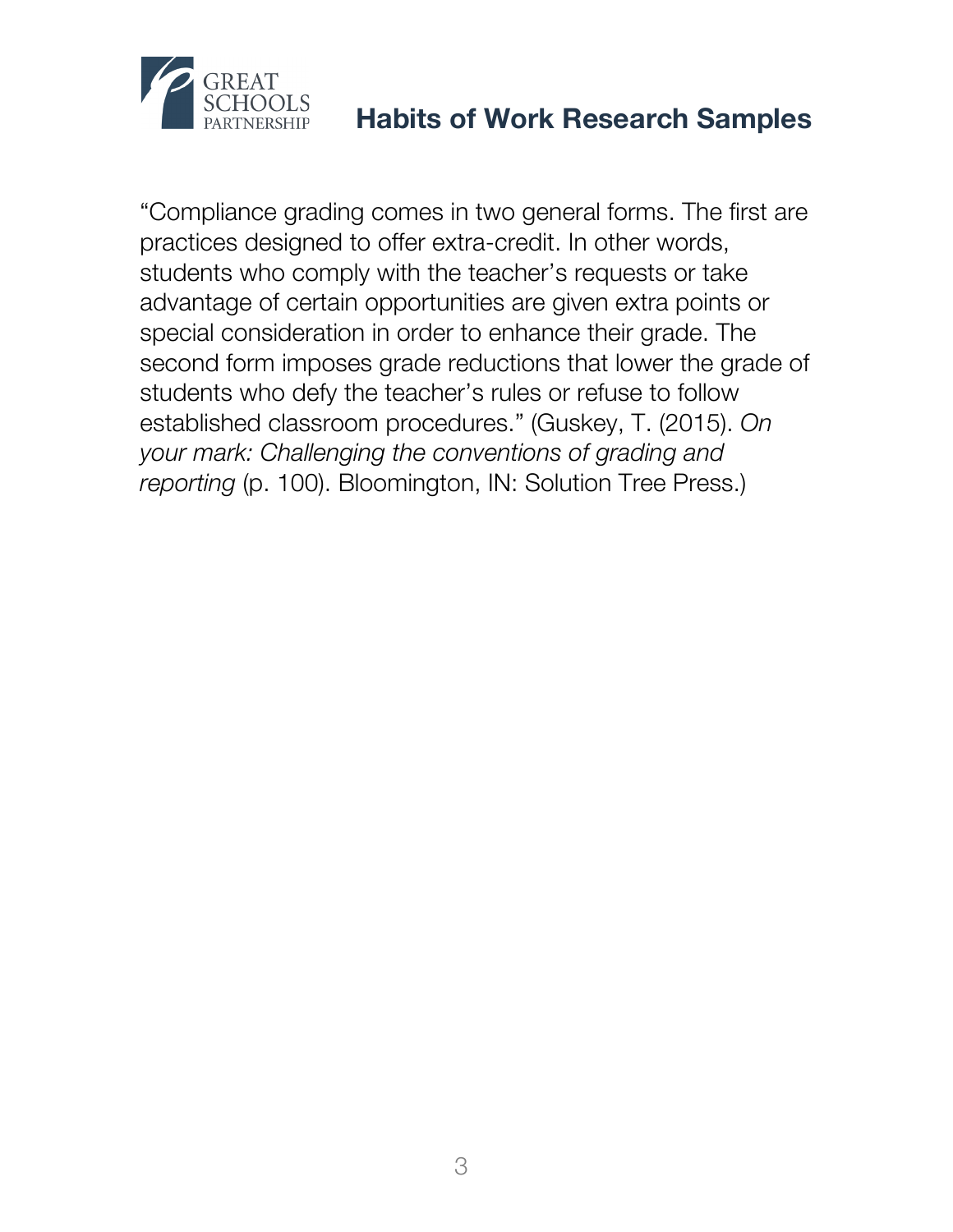

"Many notions I had at the beginning of my career about grading didn't stand up to real scrutiny. The thorny issue of homework is one example of how the status quo needed to change. I once thought it was essential to award points to students simply for completing homework. I didn't believe students would do homework unless it was graded. And yet, in my classroom, students who were clearly learning sometimes earned low grades because of missing work. Conversely, some students actually learned very little but were good at "playing school." Despite dismal test scores, these students earned decent grades by turning in homework and doing extra credit. They would often go on to struggle in later courses, while their parents watched and worried. Over the past three years, I have radically changed how I formally assess homework—I don't. Of course, it is essential for students to do homework that is tied closely to learning objectives and for students to see those connections (Marzano, Pickering, & Pollock, 2001). Systematic and extensive feedback on assignments sends students the message that they can and should do homework as practice." (Scriffiny, P.L. (2008). Seven reasons for standards-based grading. *Educational Leadership*, 66(2), 70-74.)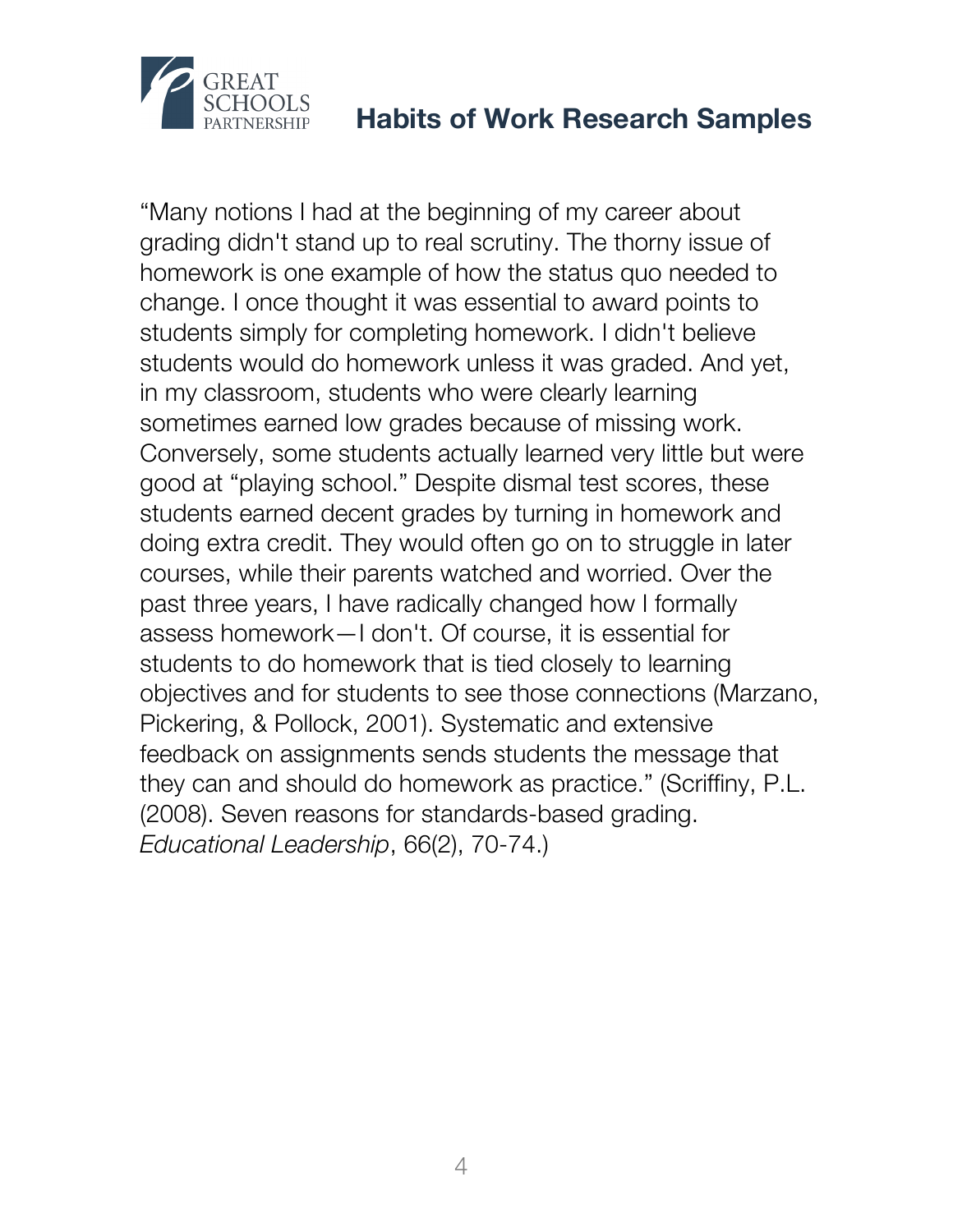

"When I began analyzing my grading practices several years ago, I was embarrassed by what I found. Although I claimed I wanted my students to think more critically and engage with the world more fully, my grading practices communicated a different message. Students received so much credit for completing work, meeting deadlines, and following through with responsibilities that these factors could lift a student's semester grade to a B or an A, even as other indicators suggested that the student had learned little. My grading practices communicated clearly that, despite my claims to the contrary, students' willingness and ability to comply mattered most." (Winger, T. (2005). Grading to communicate. *Educational Leadership*, 63(3), 61-65.)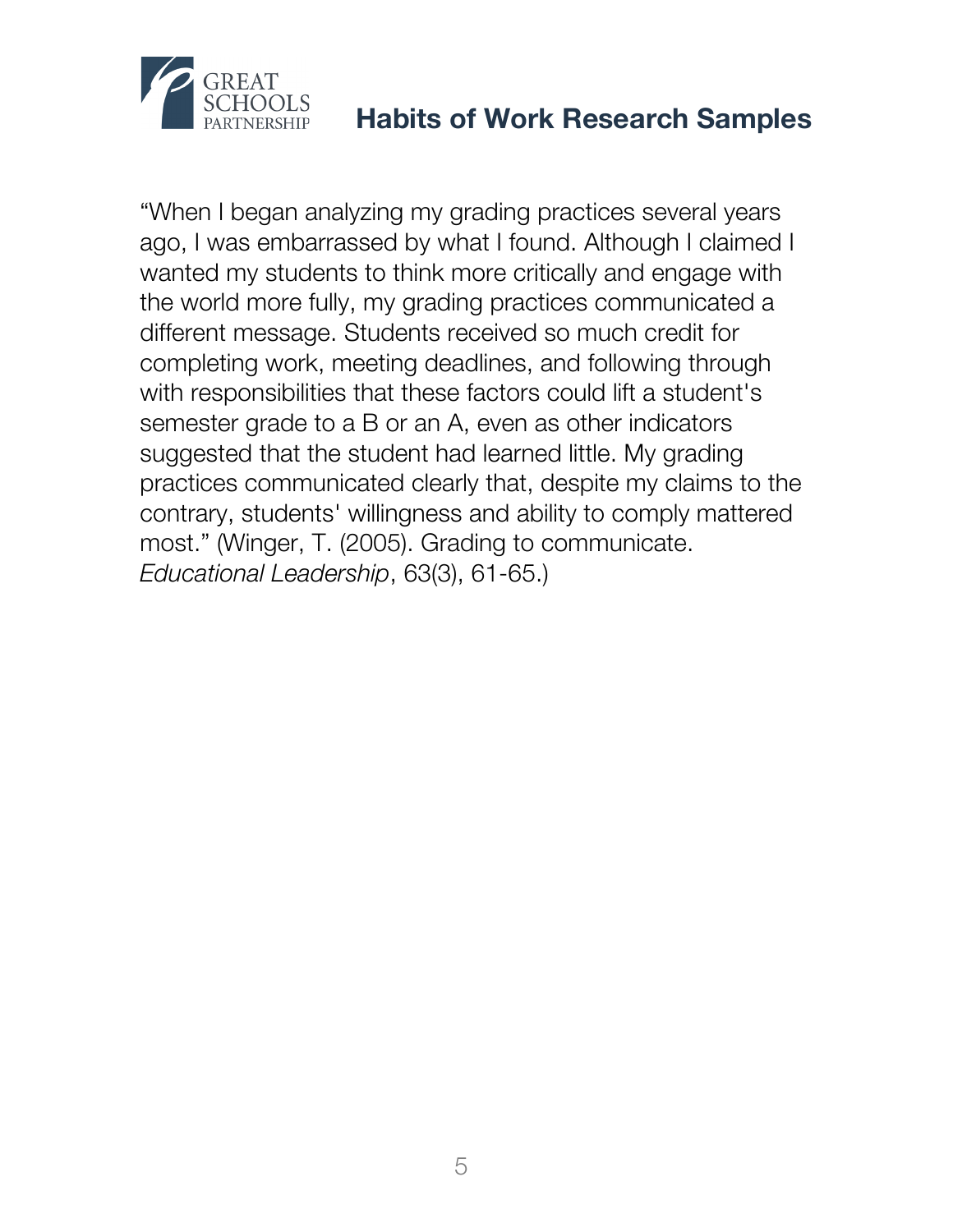

"I cannot emphasize strongly enough that getting sidetracked with details of scaling (letters, percentages, or rubrics? Zeros or not? No Ds or Fs?) or policies (What should we do with late or missing work? How can we report behavior? What will we do about academic honors and awards?) before you tackle the question of what a grade means in the first place will lead to trouble. Logic, my own experience, and the research and practice of others all scream that this is the case. Grading scales and reporting policies can be discussed productively once you agree on the main purpose of grades. For example, if a school decides that academic grades should reflect achievement only, then teachers need to handle missed work in some other way than assigning an F or a zero. Once a school staff gets to this point, there are plenty of resources they can use to work out the details." (Brookhart, S.M. (2011). Starting the conversation about grading. *Educational Leadership*, 69(3), 10-14.)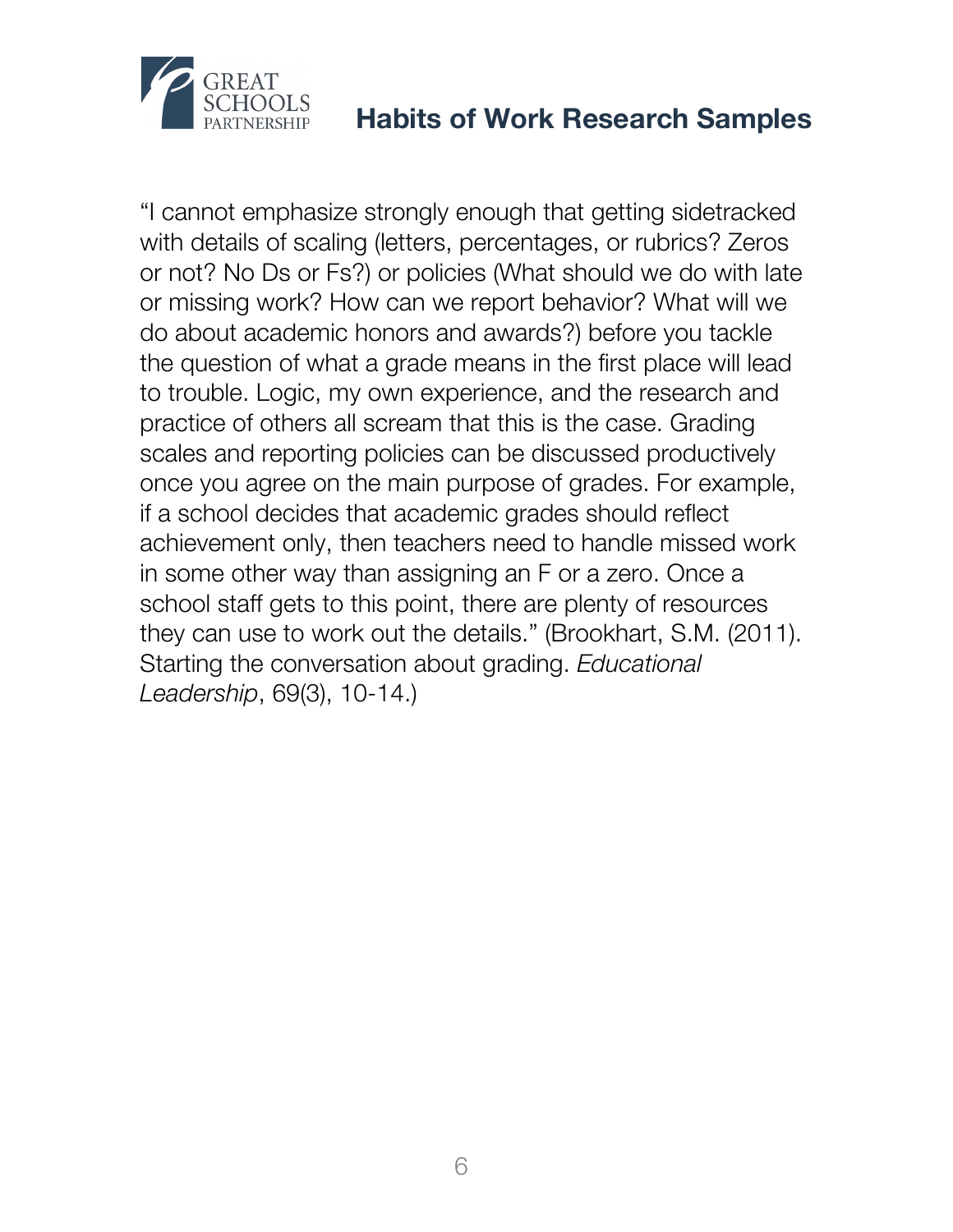

"A grade is supposed to provide an accurate, undiluted indicator of a student's mastery of learning standards. That's it. It is not meant to be a part of a reward, motivation, or behavioral contract system. If the grade is distorted by weaving in a student's personal behavior, character, and work habits, it cannot be used to successfully provide feedback, document progress, or inform our instructional decisions regarding that student – the three primary reasons we grade." (Wormeli, R. (2006). Accountability: Teaching through assessment and feedback, not grading. *American Secondary Education*, 34(3), 14-27.)